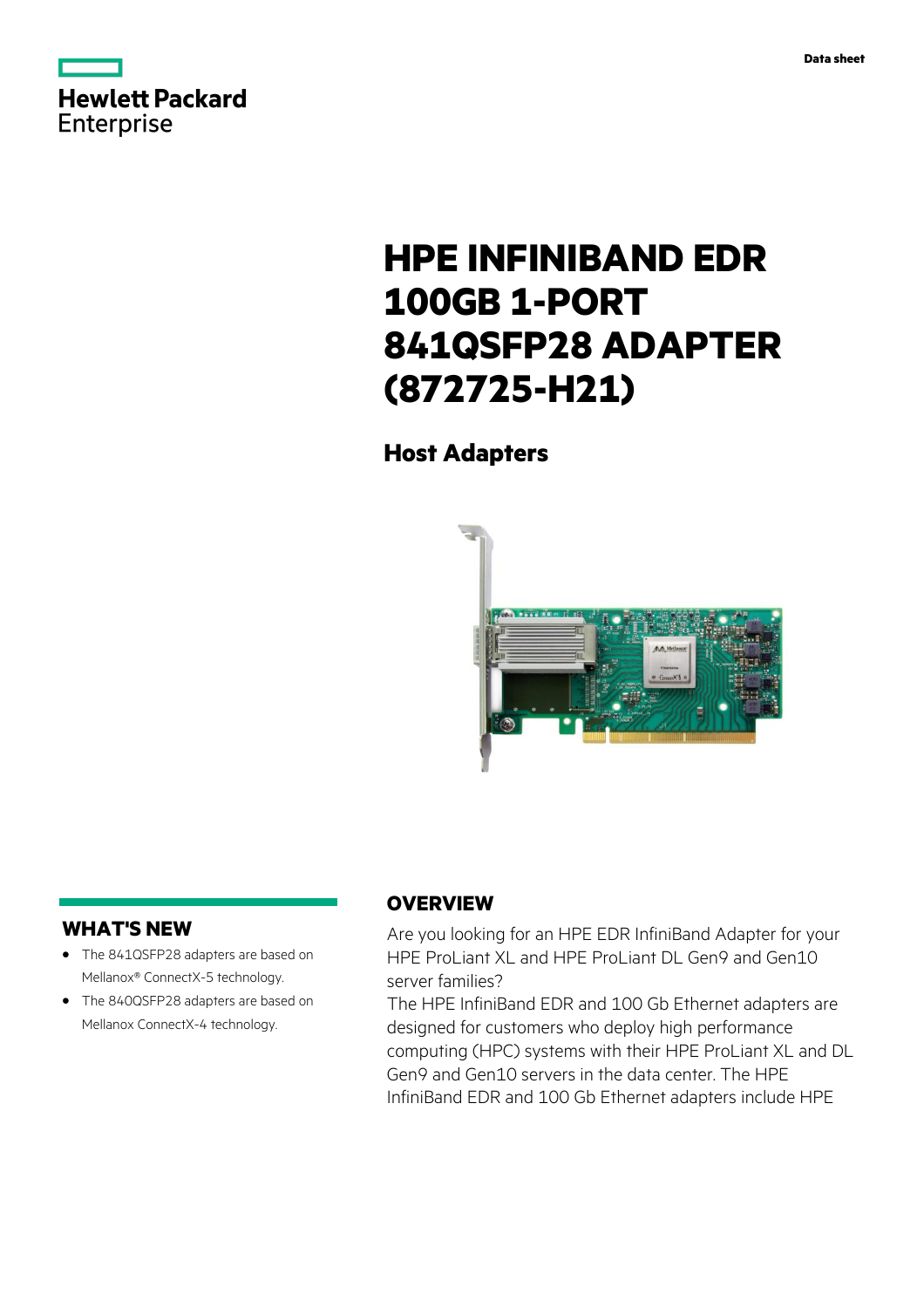InfiniBand EDR 100Gb 1-port 841QSFP28 Adapter, HPE InfiniBand EDR/Ethernet 100Gb 2-port 841QSFP28 Adapter, HPE InfiniBand EDR/Ethernet 100Gb 1-port 840QSFP28 Adapter, and HPE InfiniBand EDR/Ethernet 100Gb 2-port 840QSFP28 Adapter. The 1-port 841QSFP28 card supports InfiniBand, and the rest of the other cards support both InfiniBand and Ethernet. Combined with EDR InfiniBand or 100 Gb Ethernet switches, they deliver low latency and up to 100Gbps bandwidth, ideal for performance-driven server and storage clustering applications in HPC and enterprise data centers.

### **FEATURES**

### **Low Latency, High-Bandwidth Adapters for EDR InfiniBand and 100 Gb Ethernet Connectivity**

The HPE InfiniBand EDR and 100 Gb Ethernet adapters are supported on the HPE ProLiant XL and HPE ProLiant DL Gen9 and Gen10 servers. They deliver up to 100Gbps bandwidth and a sub-microsecond low latency for demanding high performance computing (HPC) workloads.

The adapter includes multiple offload engines that speed communications by delivering a low CPU overhead for increasing throughput.

HPE InfiniBand EDR/Ethernet 100Gb 1-port and 2-port 841QSFP28 Adapters support MPI tag matching and rendezvous offloads, along with adaptive routing on reliable transport.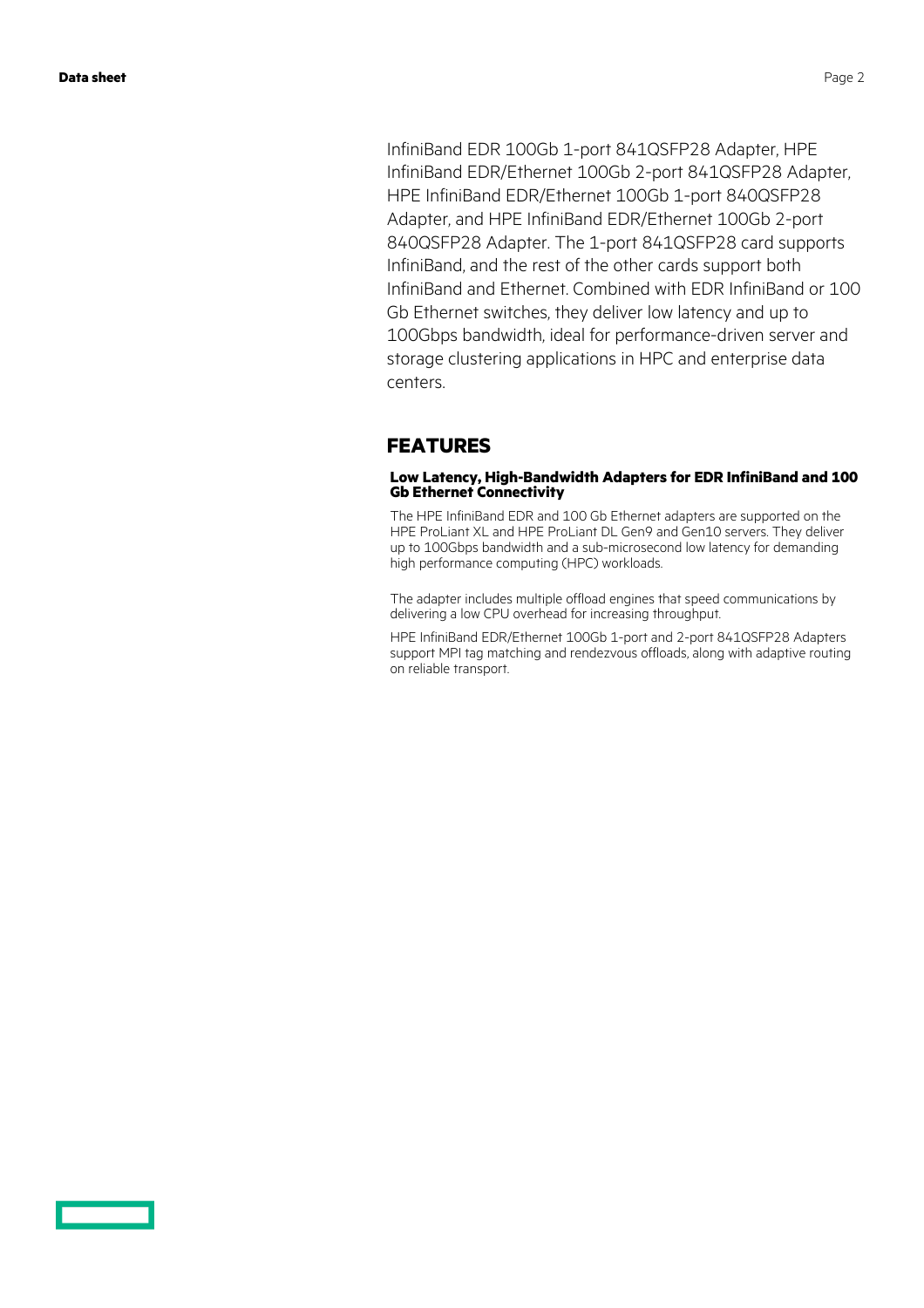<u>a sa saidh an san Saorann an S</u>

# **Technical specifications HPE InfiniBand EDR 100Gb 1-port 841QSFP28 Adapter**

| <b>Product Number</b>              | 872725-H21                                                                                                                                                |
|------------------------------------|-----------------------------------------------------------------------------------------------------------------------------------------------------------|
| <b>Technology</b>                  | Mellanox ConnectX-4 and ConnectX-5 technologies                                                                                                           |
| <b>Protocol supported</b>          | IBTA Specification 1.3 compliant and PCIe Gen3 x16                                                                                                        |
| <b>Port configurations</b>         | 1 or 2 QSFP28 ports                                                                                                                                       |
| <b>Connector speed</b>             | PCIe Gen3 x16                                                                                                                                             |
| <b>Switches supported</b>          | Mellanox EDR InfiniBand switches, Mellanox FDR InfiniBand switches, and 100Gb Ethernet switches                                                           |
| <b>Form factor</b>                 | Stand Up                                                                                                                                                  |
| <b>Product Dimensions (metric)</b> | 17.78 x 21.59 x 5.08 cm                                                                                                                                   |
| Weight                             | $0.45$ kg                                                                                                                                                 |
| Warranty                           | Maximum: The remaining warranty of the HPE product in which it is installed (to a maximum 3-year,<br>limited warranty). Minimum: 1-year limited warranty. |